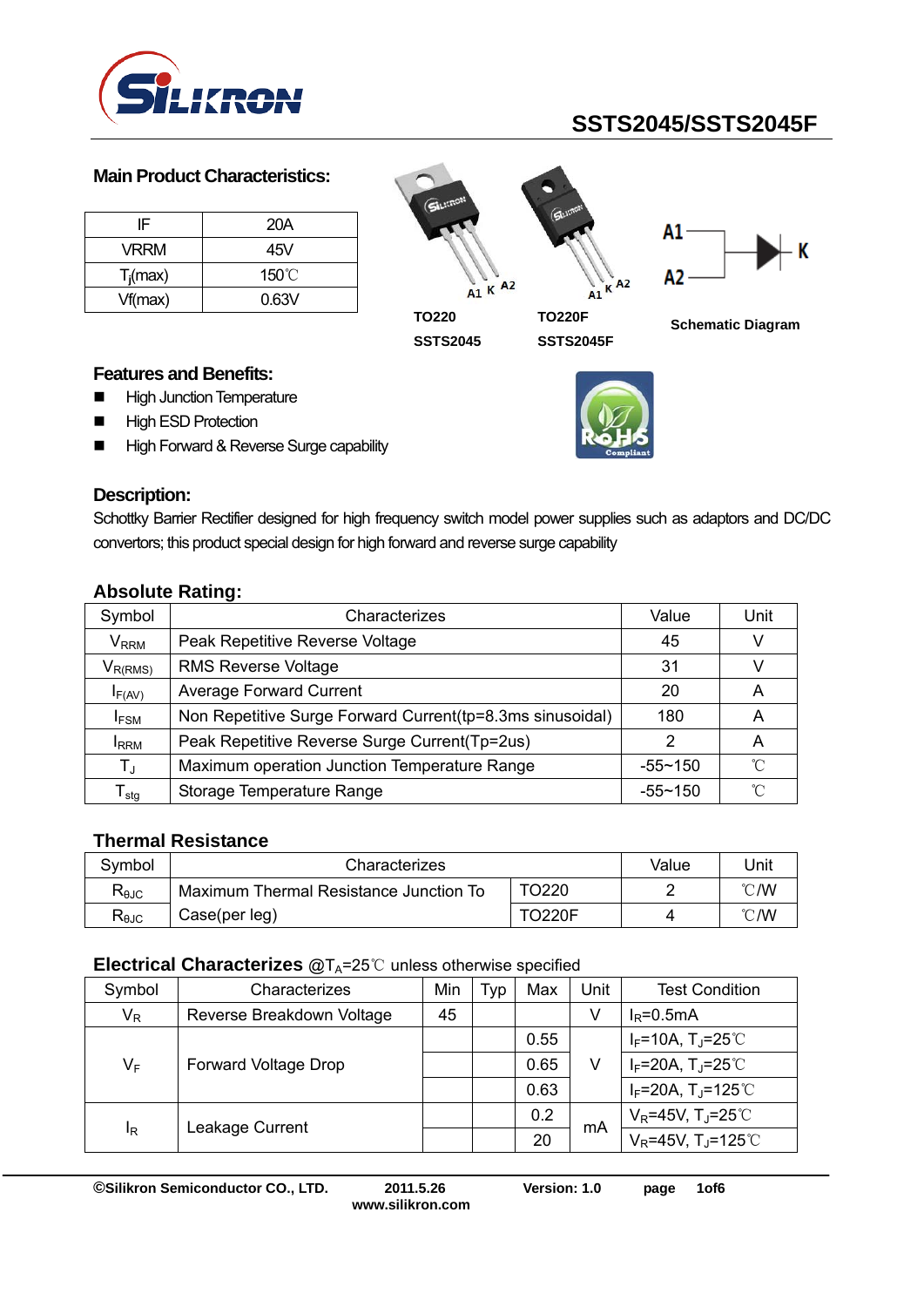

**I-V Curves:** 







**Figure 3**:**Typical Reverse Characteristics**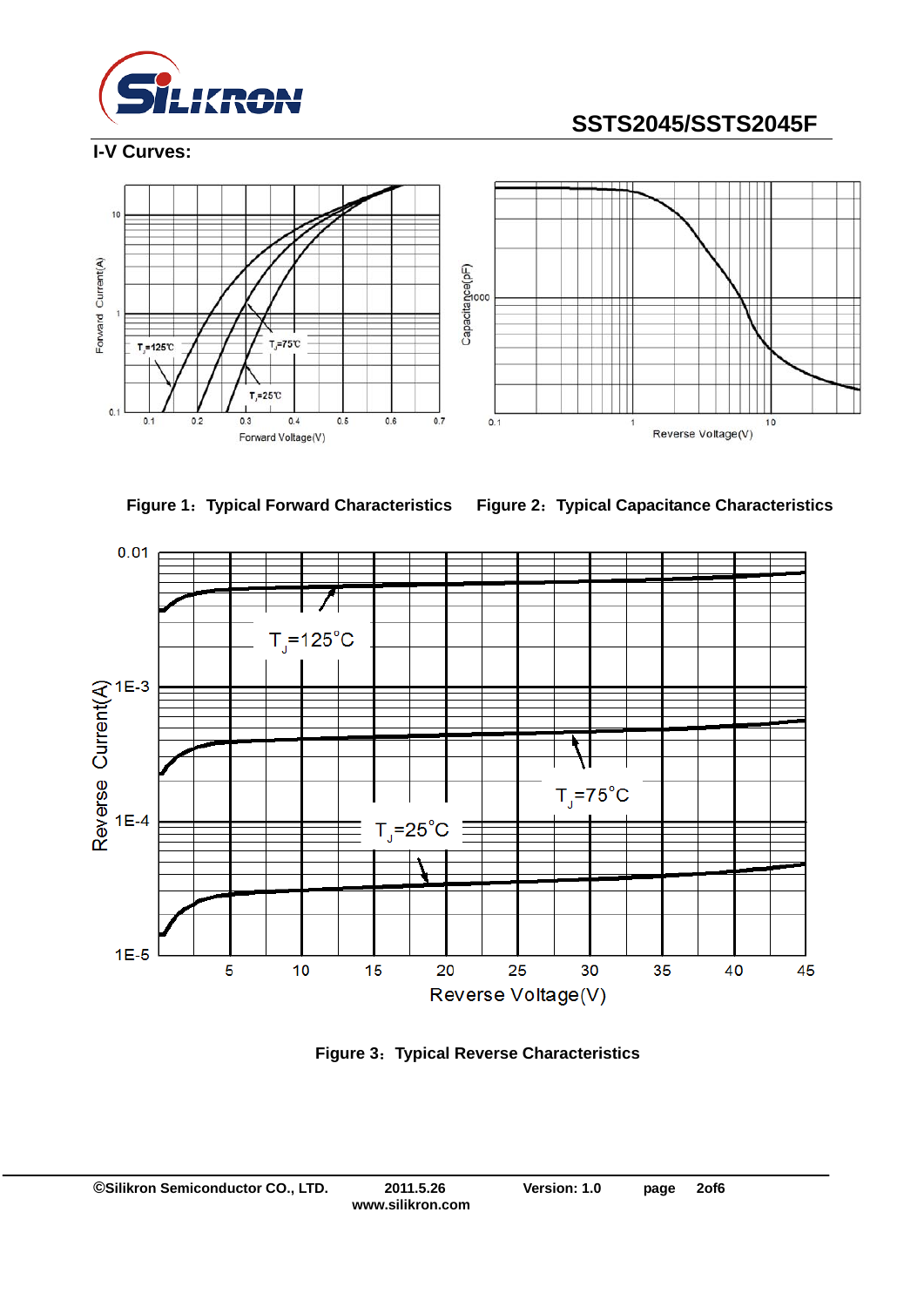

**Mechanical Data**: **TO220:** 



| <b>Symbol</b>  | <b>Dimension In Millimeters</b> |                |             | <b>Dimension In Inches</b> |                          |             |
|----------------|---------------------------------|----------------|-------------|----------------------------|--------------------------|-------------|
|                | Min                             | <b>Nom</b>     | Max         | Min                        | <b>Nom</b>               | Max         |
| А              | 4.400                           | 4.550          | 4.700       | 0.173                      | 0.179                    | 0.185       |
| A1             | 1.270                           | 1.300          | 1.330       | 0.050                      | 0.051                    | 0.052       |
| A2             | 2.590                           | 2.690          | 2.790       | 0.102                      | 0.106                    | 0.110       |
| b              | 0.770                           | ۰              | 0.900       | 0.030                      | $\overline{\phantom{a}}$ | 0.035       |
| b2             | 1.230                           | ۰              | 1.360       | 0.048                      | $\overline{\phantom{a}}$ | 0.054       |
| c              | 0.480                           | 0.500          | 0.520       | 0.019                      | 0.020                    | 0.020       |
| D              | 15.100                          | 15.400         | 15.700      |                            | 0.606                    |             |
| D <sub>1</sub> | 9.000                           | 9.100          | 9.200       | 0.354                      | 0.358                    | 0.362       |
| <b>DEP</b>     | 0.050                           | 0.285          | 0.520       | 0.002                      | 0.011                    | 0.020       |
| E              | 10.060                          | 10.160         | 10.260      | 0.396                      | 0.400                    | 0.404       |
| E1             |                                 | 8.700          |             |                            | 0.343                    |             |
| $\Phi$ P1      | 1.400                           | 1.500          | 1.600       | 0.055                      | 0.059                    | 0.063       |
| e              | 2.54BSC                         |                |             |                            | 0.1BSC                   |             |
| e1             |                                 | 5.08BSC        |             | 0.2BSC                     |                          |             |
| Н1             | 6.100                           | 6.300          | 6.500       | 0.240                      | 0.248                    | 0.256       |
| L              | 12.750                          | 12.960         | 13.170      | 0.502                      | 0.510                    | 0.519       |
| L1             |                                 |                | 3.950       |                            |                          | 0.156       |
| L <sub>2</sub> |                                 | 1.85REF        |             |                            | 0.073REF                 |             |
| ΦР             | 3.570                           | 3.600          | 3.630       | 0.141                      | 0.142                    | 0.143       |
| Q              | 2.730                           | 2.800          | 2.870       | 0.107                      | 0.110                    | 0.113       |
| Q1             | ۰                               | 0.200          | ÷           | ۰                          | 0.008                    | ۰           |
| θ1             | $5^{\circ}$                     | $7^{\circ}$    | $9^0$       | $5^0$                      | $7^0$                    | $9^0$       |
| $\Theta$ 2     | 1 <sup>0</sup>                  | 3 <sup>0</sup> | $5^{\circ}$ | 1 <sup>0</sup>             | 3 <sup>0</sup>           | $5^{\circ}$ |

**©Silikron Semiconductor CO., LTD. 2011.5.26 Version: 1.0 page 3of6**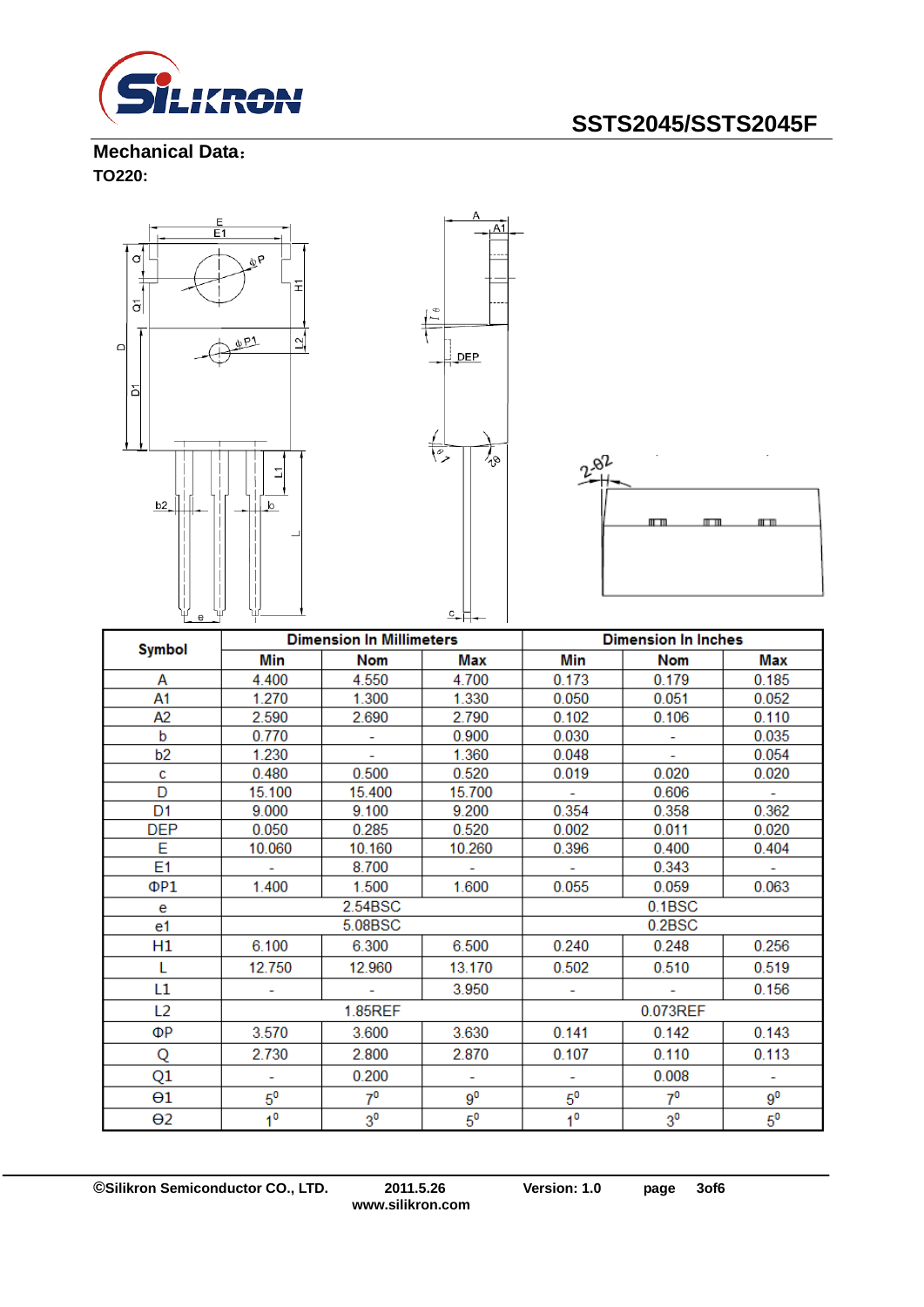

**TO220F**:





 $\overline{A}3$ 



|                       | <b>Dimension In Millimeters</b> |            |                          | <b>Dimension In Inches</b> |            |             |  |
|-----------------------|---------------------------------|------------|--------------------------|----------------------------|------------|-------------|--|
| Symbol                | Min                             | Nom        | Max                      | Min                        | <b>Nom</b> | Max         |  |
| Е                     | 9.960                           | 10.160     | 10.360                   | 0.392                      | 0.400      | 0.408       |  |
| А                     | 4.500                           | 4.700      | 4.900                    | 0.177                      | 0.185      | 0.193       |  |
| Α1                    | 2.340                           | 2.540      | 2.740                    | 0.092                      | 0.100      | 0.108       |  |
| Α2                    | 0.950                           | 1.050      | 1.150                    | 0.037                      | 0.041      | 0.045       |  |
| A3                    | 0.420                           | 0.520      | 0.620                    | 0.017                      | 0.020      | 0.024       |  |
| Α4                    | 2.650                           | 2.750      | 2.850                    | 0.104                      | 0.108      | 0.112       |  |
| с                     |                                 | 0.500      | ÷                        |                            | 0.020      | ÷           |  |
| D                     | 15.670                          | 15.870     | 16.070                   | 0.617                      | 0.625      | 0.633       |  |
| Q                     | 3.200                           | 3.300      | 3.400                    | 0.126                      | 0.130      | 0.134       |  |
| H <sub>1</sub>        | 6.480                           | 6.680      | 6.880                    | 0.255                      | 0.263      | 0.271       |  |
| е                     |                                 | 2.54BSC    |                          |                            | 0.10BSC    |             |  |
| ФP                    |                                 | 3.183      |                          |                            | 0.125      |             |  |
| L                     | 12.780                          | 12.980     | 13.180                   | 0.503                      | 0.511      | 0.519       |  |
| D1                    | 8.990                           | 9.190      | 9.390                    | 0.354                      | 0.362      | 0.370       |  |
| ΦP <sub>1</sub>       | 1.400                           | 1.500      | 1.600                    | 0.055                      | 0.059      | 0.063       |  |
| ΦP <sub>2</sub>       | ۰                               | 3.450      | $\overline{\phantom{a}}$ | ۰                          | 0.136      | ۰           |  |
| $\Theta$ 1            | 4°                              | 5°         | $6^{\circ}$              | 4°                         | 5°         | $6^{\circ}$ |  |
| $\Theta$ <sub>2</sub> | ۰                               | $45^\circ$ |                          | ÷                          | $45^\circ$ |             |  |
| <b>DEP</b>            | 0.050                           | 0.100      | 0.150                    | 0.002                      | 0.004      | 0.006       |  |
| F <sub>1</sub>        | 1.900                           | 2.000      | 2.100                    | 0.075                      | 0.079      | 0.083       |  |
| F2                    | 8.980                           | 9.180      | 9.380                    | 0.354                      | 0.361      | 0.369       |  |
| F3                    | 3.200                           | 3.300      | 3.400                    | 0.126                      | 0.130      | 0.134       |  |
| G <sub>2</sub>        | 6.900                           | 7.000      | 7.100                    | 0.272                      | 0.276      | 0.280       |  |
| b1                    | 1.170                           | 1.205      | 1.240                    | 0.046                      | 0.047      | 0.049       |  |
| b2                    | 0.770                           | 0.810      | 0.850                    | 0.030                      | 0.032      | 0.033       |  |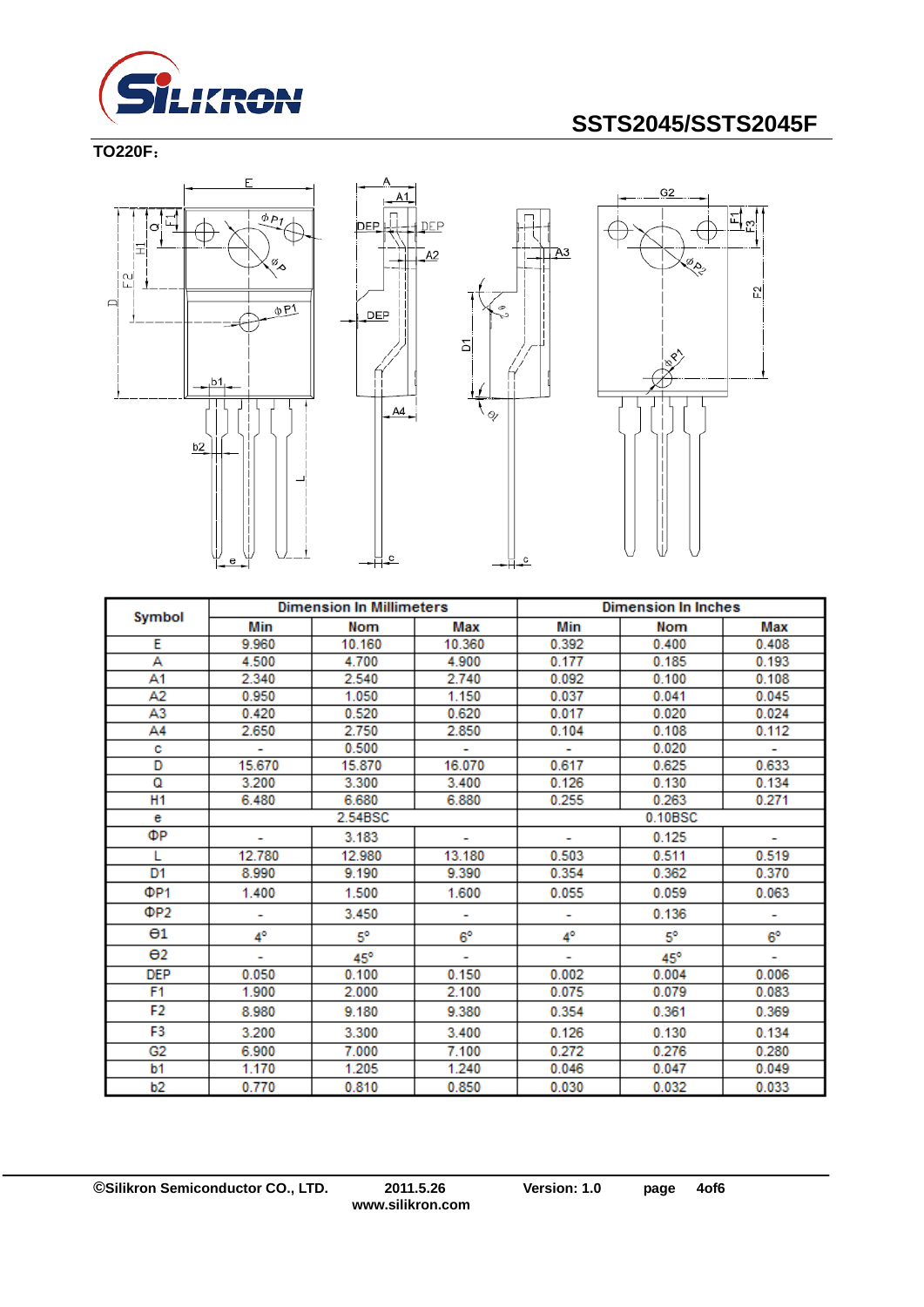

## **Ordering and Marking Information**

## **Device Marking: SSTS2045&SSTS2045F**

**Package (Available) TO-220&TO220F Operating Temperature Range C : -55 to 150 ºC** 

## **Devices per Unit**

| <b>Packag</b><br>$\vert$ e Type | Tube | Units/   Tubes/Inne   Units/Inne<br><b>Box</b> | <b>Box</b> | <b>Inner</b><br><b>Boxes/Carton</b><br><b>Box</b> | <b>Units/Carto</b><br>n<br><b>Box</b> |
|---------------------------------|------|------------------------------------------------|------------|---------------------------------------------------|---------------------------------------|
| <b>TO220</b>                    | 50   | 20                                             | 1000       | 6                                                 | 6000                                  |
| <b>TO220F</b>                   | 50   | 20                                             | 1000       | 6                                                 | 6000                                  |

## **Reliability Test Program**

| <b>Test Item</b>   | <b>Conditions</b>   | <b>Duration</b>   | <b>Sample Size</b>  |
|--------------------|---------------------|-------------------|---------------------|
| High               | Ti=125℃ to 175℃ @   | 168 hours         | 3 lots x 77 devices |
| <b>Temperature</b> | 80% of Max          | 500 hours         |                     |
| <b>Reverse</b>     | <b>VDSS/VCES/VR</b> | <b>1000 hours</b> |                     |
| Bias(HTRB)         |                     |                   |                     |